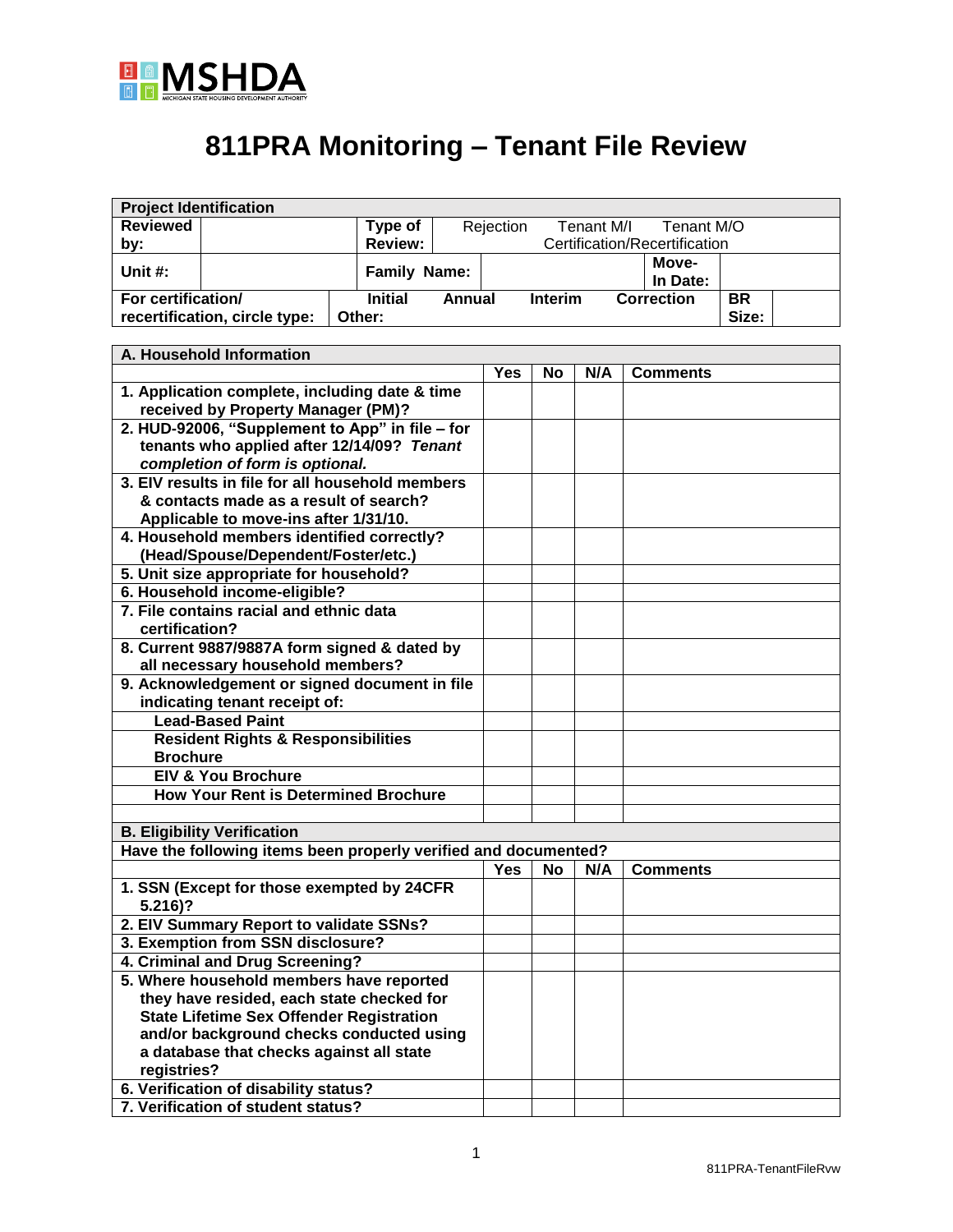

| 8. Verification of ages of occupants?                                            |            |                                |                        |  |                   |     |                                  |                                 |  |  |
|----------------------------------------------------------------------------------|------------|--------------------------------|------------------------|--|-------------------|-----|----------------------------------|---------------------------------|--|--|
| C. Lease                                                                         |            |                                |                        |  |                   |     |                                  |                                 |  |  |
|                                                                                  |            |                                |                        |  | <b>Yes</b>        | No. | N/A                              | <b>Comments</b>                 |  |  |
| 1.811PRA Model Lease used?                                                       |            |                                |                        |  |                   |     |                                  |                                 |  |  |
| 2. Original lease and subsequent                                                 |            |                                |                        |  |                   |     |                                  |                                 |  |  |
| leases/addenda signed & dated by all adult                                       |            |                                |                        |  |                   |     |                                  |                                 |  |  |
| household members?                                                               |            |                                |                        |  |                   |     |                                  |                                 |  |  |
| 3. Applicable attachments attached to lease:                                     |            |                                |                        |  |                   |     |                                  |                                 |  |  |
| house/pet rules, unit inspection report, etc.?                                   |            |                                |                        |  |                   |     |                                  |                                 |  |  |
| 4. If security deposit was required, was it in the                               |            |                                |                        |  |                   |     |                                  |                                 |  |  |
| correct amount?                                                                  |            |                                |                        |  |                   |     |                                  |                                 |  |  |
| If required, enter amount: \$                                                    |            |                                |                        |  |                   |     |                                  |                                 |  |  |
| 5. If pet deposit was required, was it in the                                    |            |                                |                        |  |                   |     |                                  |                                 |  |  |
| correct amount?                                                                  |            |                                |                        |  |                   |     |                                  |                                 |  |  |
| If required, enter amount: \$<br>6. If pet deposit was paid in installments, was |            |                                |                        |  |                   |     |                                  |                                 |  |  |
| payment schedule in accordance with the                                          |            |                                |                        |  |                   |     |                                  |                                 |  |  |
| pet regulations?                                                                 |            |                                |                        |  |                   |     |                                  |                                 |  |  |
| 7. Inspections in the file:                                                      |            |                                |                        |  |                   |     |                                  |                                 |  |  |
| Move-In (dated and signed by tenant)?                                            |            |                                |                        |  |                   |     |                                  |                                 |  |  |
| <b>Annual unit inspections?</b>                                                  |            |                                |                        |  |                   |     |                                  |                                 |  |  |
|                                                                                  |            |                                |                        |  |                   |     |                                  |                                 |  |  |
| <b>D. Certification/Recertification Activities</b>                               |            |                                |                        |  |                   |     |                                  |                                 |  |  |
|                                                                                  |            |                                |                        |  | <b>Yes</b>        | No. | N/A                              | <b>Comments</b>                 |  |  |
| 1. Recertification notices provided within                                       |            |                                |                        |  |                   |     |                                  |                                 |  |  |
| required timeframes?                                                             |            |                                |                        |  |                   |     |                                  |                                 |  |  |
| 2. Recertifications completed on time?                                           |            |                                |                        |  |                   |     |                                  |                                 |  |  |
| 3. Certification signed and dated by appropriate                                 |            |                                |                        |  |                   |     |                                  |                                 |  |  |
| parties?                                                                         |            |                                |                        |  |                   |     |                                  |                                 |  |  |
| 4. 30-day notice of rent increase provided to                                    |            |                                |                        |  |                   |     |                                  |                                 |  |  |
| tenant?                                                                          |            |                                |                        |  |                   |     |                                  |                                 |  |  |
|                                                                                  |            |                                | 3rd Party Verification |  |                   |     |                                  |                                 |  |  |
|                                                                                  |            |                                |                        |  | <b>Amount</b>     |     |                                  | All reported income &           |  |  |
| Income Information                                                               |            | <b>YES</b><br><b>NO</b><br>N/A |                        |  | reported on       |     | deductions verified & calculated |                                 |  |  |
|                                                                                  |            |                                |                        |  | 50059             |     |                                  | correctly? If no, comment:      |  |  |
| 5. Wages                                                                         |            |                                |                        |  |                   |     |                                  |                                 |  |  |
| 6. SS/SSI                                                                        |            |                                |                        |  |                   |     |                                  |                                 |  |  |
| 7. Unemployment                                                                  |            |                                |                        |  |                   |     |                                  |                                 |  |  |
| 8. Welfare/Public                                                                |            |                                |                        |  |                   |     |                                  |                                 |  |  |
| <b>Assistance/TANF</b>                                                           |            |                                |                        |  |                   |     |                                  |                                 |  |  |
| 9. Child Support                                                                 |            |                                |                        |  |                   |     |                                  |                                 |  |  |
| 10. Pensions                                                                     |            |                                |                        |  |                   |     |                                  |                                 |  |  |
| 11. Other                                                                        |            |                                |                        |  |                   |     |                                  |                                 |  |  |
| <b>Income from Assets</b>                                                        | <b>YES</b> | <b>NO</b>                      | N/A                    |  | <b>Cash Value</b> |     |                                  | <b>Annual Income from Asset</b> |  |  |
| <b>12. Checking Account</b>                                                      |            |                                |                        |  |                   |     |                                  |                                 |  |  |
| 13. Savings Account                                                              |            |                                |                        |  |                   |     |                                  |                                 |  |  |
| 14. Certificate of                                                               |            |                                |                        |  |                   |     |                                  |                                 |  |  |
| <b>Deposit</b>                                                                   |            |                                |                        |  |                   |     |                                  |                                 |  |  |
| 15.401k/Keogh/IRA                                                                |            |                                |                        |  |                   |     |                                  |                                 |  |  |
| 16. Real Estate                                                                  |            |                                |                        |  |                   |     |                                  |                                 |  |  |
| 17. Other                                                                        |            |                                |                        |  |                   |     |                                  |                                 |  |  |
| 18. Imputed Assets                                                               |            |                                |                        |  |                   |     |                                  |                                 |  |  |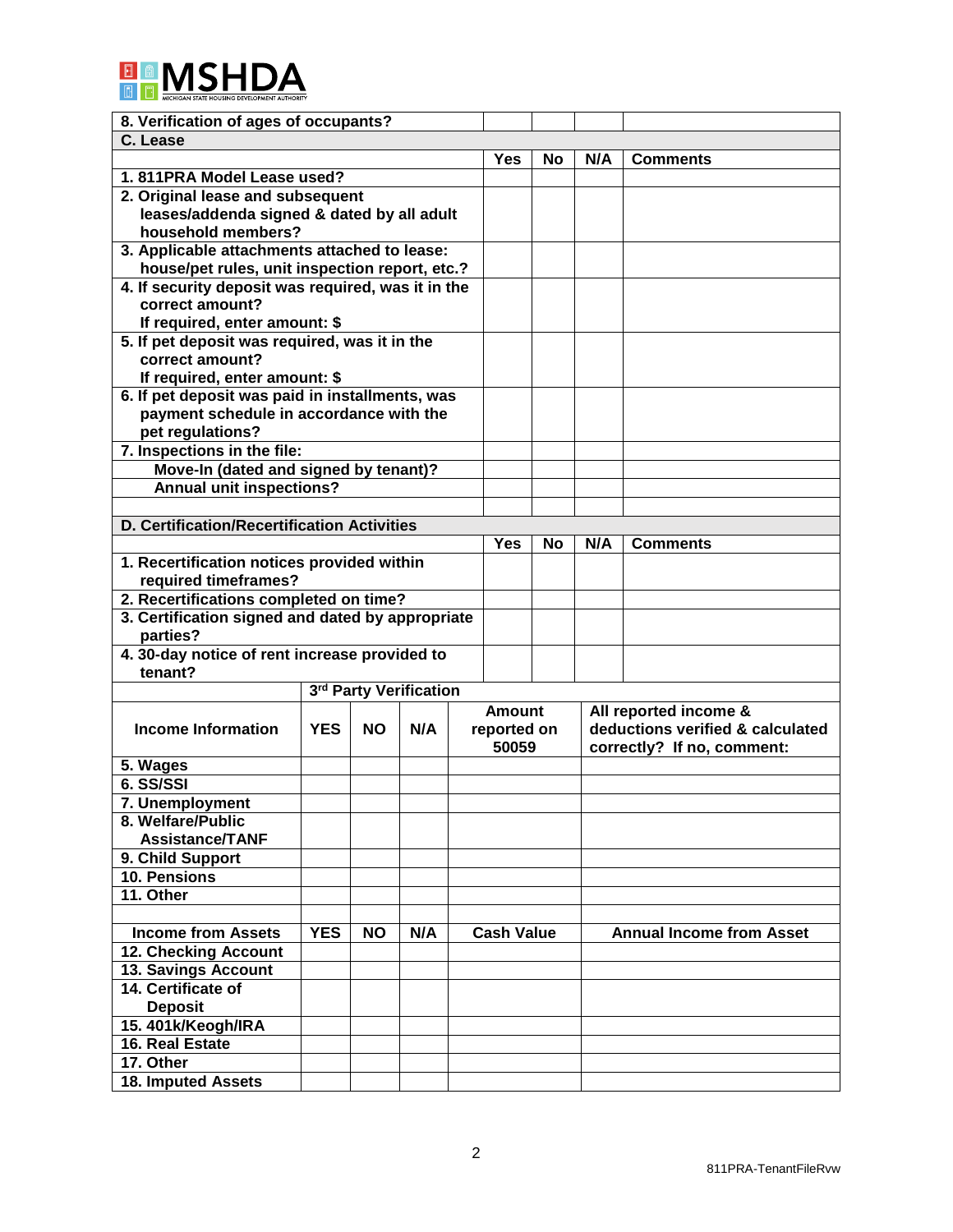

| <b>Allowances/Expenses</b>                                                                      | <b>YES</b>        | <b>NO</b> | N/A | <b>Amount</b><br>reported on<br>50059 |           |     | <b>Comments</b>             |
|-------------------------------------------------------------------------------------------------|-------------------|-----------|-----|---------------------------------------|-----------|-----|-----------------------------|
| 19. Dependent                                                                                   |                   |           |     |                                       |           |     |                             |
| <b>Allowance</b>                                                                                |                   |           |     |                                       |           |     |                             |
| 20. Elderly/Disabled                                                                            |                   |           |     |                                       |           |     |                             |
| <b>Allowance</b>                                                                                |                   |           |     |                                       |           |     |                             |
| 21. Medical Expenses                                                                            |                   |           |     |                                       |           |     |                             |
| 22. Disability                                                                                  |                   |           |     |                                       |           |     |                             |
| <b>Expenses</b>                                                                                 |                   |           |     |                                       |           |     |                             |
| 23. Childcare                                                                                   |                   |           |     |                                       |           |     |                             |
| <b>Expenses</b>                                                                                 |                   |           |     | <b>YES</b>                            |           |     |                             |
|                                                                                                 |                   |           |     |                                       | <b>NO</b> | N/A |                             |
| 24. Are all expenses & allowances<br>claimed, eligible under the HH 4350.3,<br>R <sub>1</sub> ? |                   |           |     |                                       |           |     |                             |
| 25. Household certified whether or not                                                          |                   |           |     |                                       |           |     |                             |
| they have disposed of assets during<br>the past two years?                                      |                   |           |     |                                       |           |     |                             |
| 26. Enter reviewer verified amounts for                                                         |                   |           |     | <b>Amount</b>                         |           |     | Does 50059 info agree with  |
| the following:                                                                                  |                   |           |     | reported on                           |           |     | verified file info? If not, |
|                                                                                                 |                   |           |     | 50059                                 |           |     | comment:                    |
| <b>Contract rent</b>                                                                            |                   | S.        |     | \$                                    |           |     |                             |
| <b>Utility Allowance</b>                                                                        |                   | \$        |     | \$                                    |           |     |                             |
|                                                                                                 | <b>Gross Rent</b> | \$        |     | \$                                    |           |     |                             |
| <b>Total Tenant Payment</b>                                                                     |                   | S.        |     | \$                                    |           |     |                             |
| \$<br><b>Tenant Rent</b>                                                                        |                   |           |     | \$<br>\$                              |           |     |                             |
| <b>Utility Reimbursement</b><br>S                                                               |                   |           |     |                                       |           |     |                             |
| <b>Assistance Payment</b><br>-\$                                                                |                   |           |     |                                       |           |     |                             |
|                                                                                                 |                   |           |     | <b>YES</b>                            | <b>NO</b> | N/A | <b>Comments</b>             |
| 27. Tenant paying minimum rent?                                                                 |                   |           |     |                                       |           |     |                             |
| If yes, was hardship exemption<br>qranted?                                                      |                   |           |     |                                       |           |     |                             |
|                                                                                                 |                   |           |     |                                       |           |     |                             |
| 28. Income discrepancies reported on EIV<br><b>Income Discrepancy Report,</b>                   |                   |           |     |                                       |           |     |                             |
| investigated & file documented with                                                             |                   |           |     |                                       |           |     |                             |
| solution?                                                                                       |                   |           |     |                                       |           |     |                             |
| 29. Tenant entered into written repayment                                                       |                   |           |     |                                       |           |     |                             |
| agreement/plan for monies due?                                                                  |                   |           |     |                                       |           |     |                             |
| If yes, does plan contain required<br>info?                                                     |                   |           |     |                                       |           |     |                             |
| 30. File contain recertification as result of                                                   |                   |           |     |                                       |           |     |                             |
| new employment reported on EIV New<br><b>Hires Report?</b>                                      |                   |           |     |                                       |           |     |                             |
| If yes, is new employment income                                                                |                   |           |     |                                       |           |     |                             |
| included in reported annual income?                                                             |                   |           |     |                                       |           |     |                             |
| <b>E. Billing Activities</b>                                                                    |                   |           |     |                                       |           |     |                             |
|                                                                                                 |                   |           |     |                                       | <b>NO</b> | N/A | <b>Comments</b>             |
| 1. Does assistance payment requested on                                                         |                   |           |     |                                       |           |     |                             |
| monthly billing (HUD-52670-A, Part 1)                                                           |                   |           |     |                                       |           |     |                             |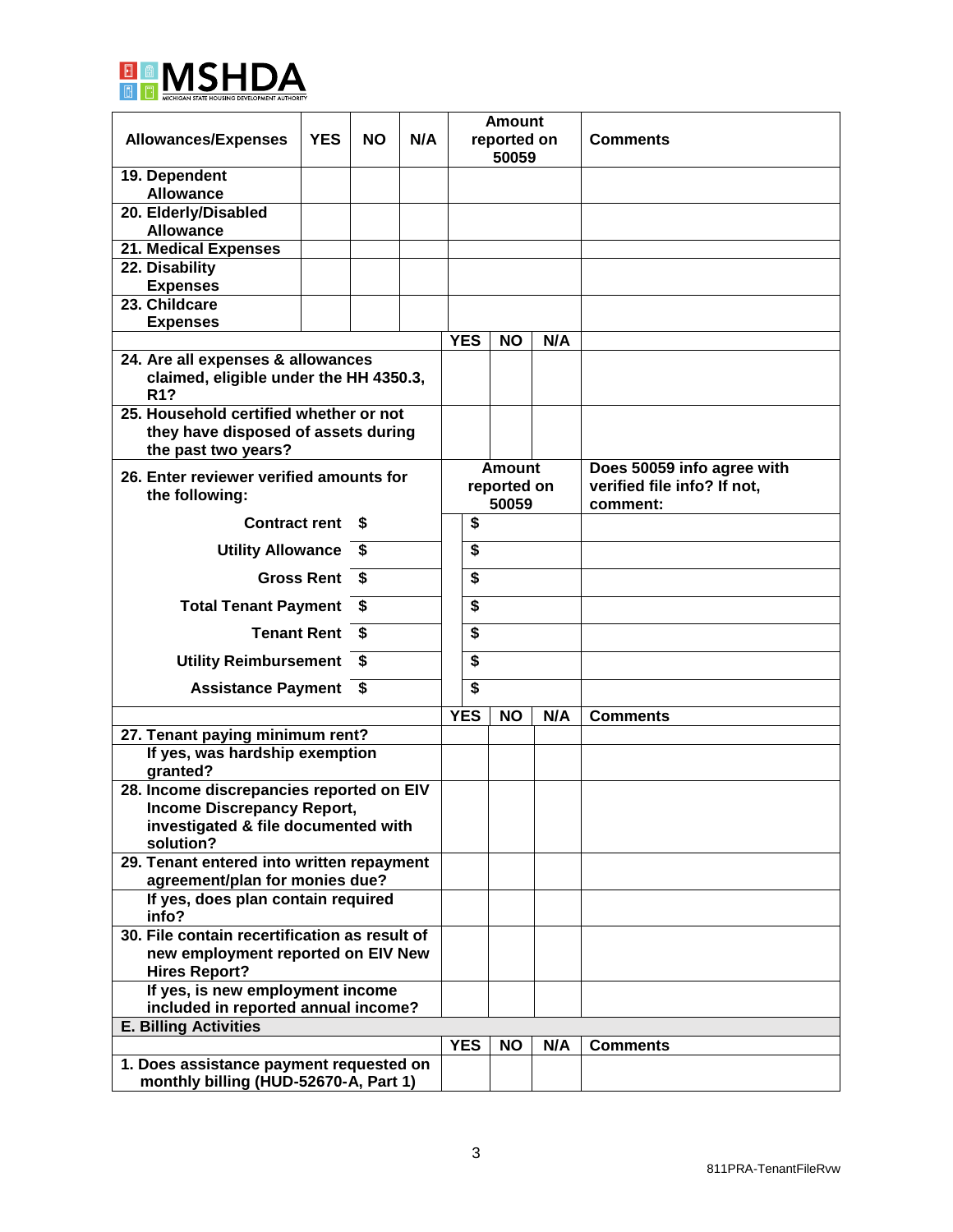

| agree with assistance payment on                             |            |           |     |                 |
|--------------------------------------------------------------|------------|-----------|-----|-----------------|
| applicable form HUD-50059?                                   |            |           |     |                 |
| 2. If required, have adjustments been                        |            |           |     |                 |
| made to monthly billing?                                     |            |           |     |                 |
| F. Move-Out (M/O) File Review Only                           |            |           |     |                 |
|                                                              | <b>YES</b> | <b>NO</b> | N/A | <b>Comments</b> |
| 1. Is there a M/O notice from tenant?                        |            |           |     |                 |
| If yes, date of notice:                                      |            |           |     |                 |
| Actual move-out date:                                        |            |           |     |                 |
| 2. Is there a M/O inspection?                                |            |           |     |                 |
| If yes, enter date of inspection:                            |            |           |     |                 |
| 3. Was security deposit refunded to                          |            |           |     |                 |
| tenant within 21 days, or in accordance                      |            |           |     |                 |
| with state & local laws, whichever is                        |            |           |     |                 |
| shorter?                                                     |            |           |     |                 |
| 4. Was itemized list of damages &                            |            |           |     |                 |
| charges provided to tenant?                                  |            |           |     |                 |
| 5. Does tenant M/O date on voucher                           |            |           |     |                 |
| match date tenant actually vacated?                          |            |           |     |                 |
| <b>G. Applicant Rejection Review Only</b>                    |            |           |     |                 |
|                                                              | <b>YES</b> | <b>NO</b> | N/A | <b>Comments</b> |
| 1. Was reason applicant was denied                           |            |           |     |                 |
| admittance in accordance with TSP?                           |            |           |     |                 |
| 2. Was reason for rejection provided in                      |            |           |     |                 |
| specific terms & plain language?                             |            |           |     |                 |
|                                                              |            |           |     |                 |
| 3. Was reason for rejection provided                         |            |           |     |                 |
| within 5 days?                                               |            |           |     |                 |
| 4. Did rejection letter provide applicant                    |            |           |     |                 |
| right to appeal?                                             |            |           |     |                 |
| 5. Was MSHDA & MDHHS notified of                             |            |           |     |                 |
| reason for rejection?                                        |            |           |     |                 |
| 6. If applicant appealed, was appeal                         |            |           |     |                 |
| reviewed by someone other than                               |            |           |     |                 |
| person who made original decision?                           |            |           |     |                 |
| 7. Was appeal processed and applicant                        |            |           |     |                 |
| notified of appeal decision within 5<br>days of the meeting? |            |           |     |                 |